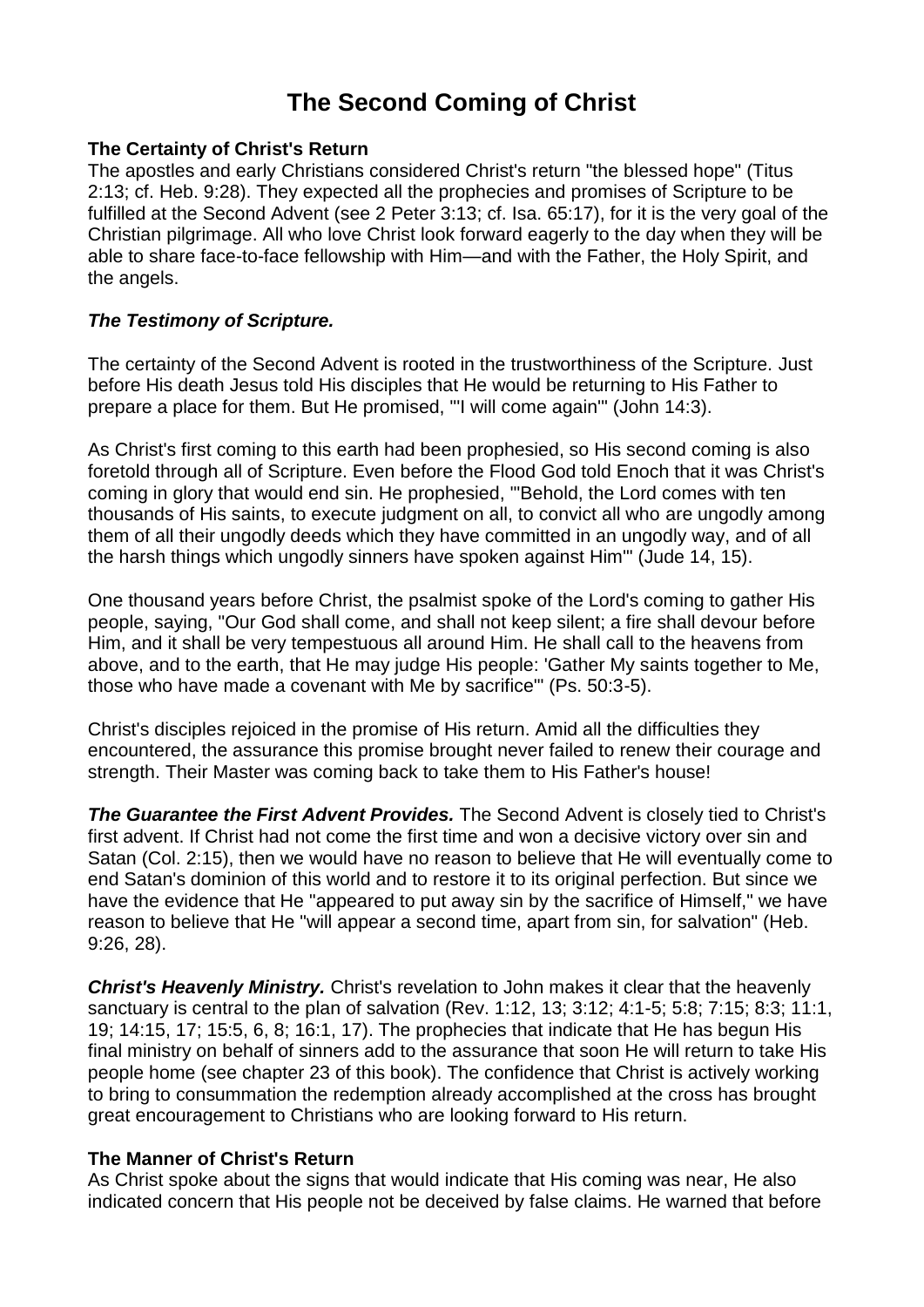the Second Advent "'false christs and false prophets will arise and show great signs and wonders, so as to deceive, if possible, even the elect.'" He said, "'If anyone says to you, "Look, here is the Christ!" or "There!" do not believe it'" (Matt. 24:24, 23). Forewarned is forearmed. To enable believers to distinguish between the genuine event and a false coming, several Biblical passages reveal details of the manner in which Christ will return.

*A Literal and Personal Return.* When Jesus ascended in a cloud, two angels addressed the disciples, who were still gazing up after their departed Lord: "'Men of Galilee, why do you stand gazing up into heaven? This same Jesus, who was taken up from you into heaven, will so come in like manner as you saw Him go into heaven'" (Acts 1:11).

In other words, they said that the same Lord who had just left them—a personal, fleshand-blood being, not some spirit entity (Luke 24:36-43)—would return to earth. And His Second Advent would be as literal and personal as His departure.

*A Visible Return.* Christ's coming will not be an inward, invisible experience but a real meeting with a visible Person. Leaving no room whatsoever for doubt as to the visibility of His return, Jesus warned His disciples against being taken in by a secret second coming by comparing His return to the brilliance of lightning (Matt. 24:27).

Scripture clearly states that the righteous and the wicked will simultaneously witness His coming. John wrote, "Behold, He is coming with clouds, and every eye will see Him" (Rev. 1:7), and Christ noted the response of the wicked: "'All the tribes of the earth will mourn, and they will see the Son of Man coming on the clouds of heaven with power and great glory'" (Matt. 24:30).

*An Audible Return.* Adding to the picture of a universal awareness of Christ's return is the Biblical assertion that His coming will be made known by sound as well as sight: "The Lord Himself will descend from heaven with a shout, with the voice of an archangel, and with the trumpet of God" (1 Thess. 4:16). The "'great sound of a trumpet'" (Matt. 24:31) accompanies the gathering of His people. There is no secrecy here.

*A Glorious Return.* When Christ returns, He comes as a conqueror, with power and "'in the glory of His Father with His angels'" (Matt. 16:27). John the revelator portrays the glory of Christ's return in a most dramatic way. He pictures Christ riding on a white horse and leading the innumerable armies of heaven. The supernatural splendor of the glorified Christ is apparent (Rev. 19:11-16).

*A Sudden, Unexpected Return.* Christian believers, longing and looking for Christ's return, will be aware when it draws near (1 Thess. 5:4-6). But for the inhabitants of the world in general, Paul wrote, "The day of the Lord so comes as a thief in the night. For when they say, 'Peace and safety!' then sudden destruction comes upon them, as labor pains upon a pregnant woman. And they shall not escape" (1 Thess. 5:2, 3; cf. Matt. 24:43).

Some have concluded that Paul's comparison of Christ's coming to that of a thief indicates that He will come in some secret, invisible manner. However, such a view contradicts the Biblical picture of Christ's return in glory and splendor in view of everyone (Rev. 1:7). Paul's point is not that Christ's coming is secret, but that, for the worldly minded, it is as unexpected as that of a thief.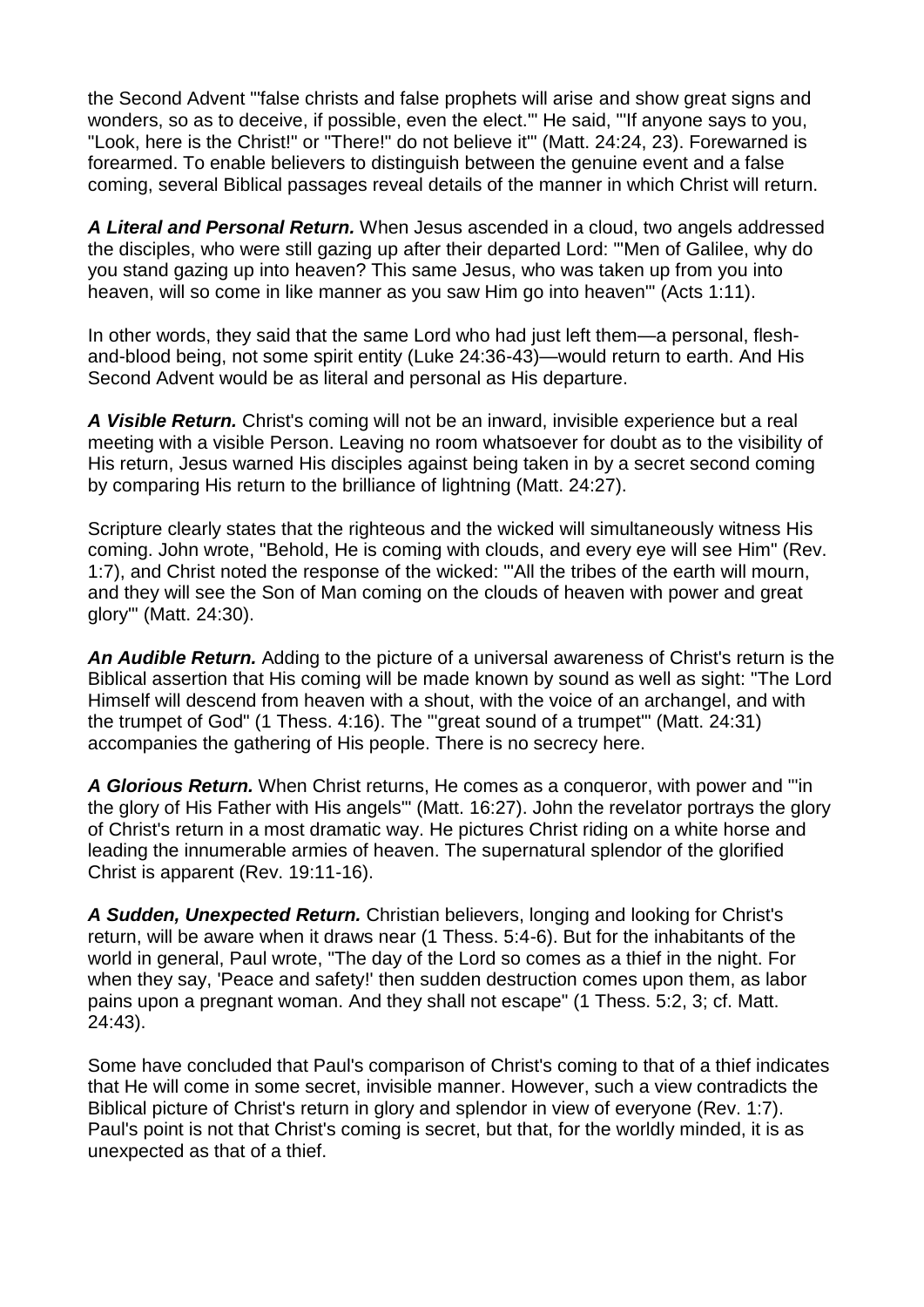Christ makes the same point by comparing His coming with the unexpected destruction of the antediluvian world by the Flood. "'For as in the days before the flood, people were eating and drinking, marrying and giving in marriage, up to the day Noah entered the ark; and they knew nothing about what would happen until the flood came and took them all away. That is how it will be at the coming of the Son of Man'" (Matt. 24:38, 39, NIV). Though Noah had preached for many years about a coming flood, it took most people by surprise. There were two classes of people living. One class believed Noah's word and went into the ark and was saved, the other chose to stay outside the ark and the "'flood came and took them all away'" (Matt. 24:39).

*A Cataclysmic Event.* Like the simile of the Flood, Nebuchadnezzar's dream of the metal image depicts the cataclysmic manner in which Christ will establish His kingdom of glory (see chapter 4 of this book). Nebuchadnezzar saw a great image whose "'head was of fine gold, its chest and arms of silver, its belly and thighs of bronze, its legs of iron, its feet partly of iron and partly of clay.'" Then "'a stone was cut out without hands, which struck the image on its feet of iron and clay, and broke them in pieces. Then the iron, the clay, the bronze, the silver, and the gold were crushed together, and became like chaff from the summer threshing floors; the wind carried them away so that no trace of them was found. And the stone that struck the image became a great mountain and filled the whole earth'" (Dan. 2:32-35).

Through this dream God gave Nebuchadnezzar a synopsis of world history. Between his day and the establishment of Christ's everlasting kingdom (the stone), four major kingdoms or empires and then a conglomeration of weak and strong nations would consecutively occupy the world's stage.

Ever since the days of Christ interpreters have identified the empires as Babylon (605-539 B.C.), Medo-Persia (539-331 B.C.), Greece (331-168 B.C.), and Rome (168 B.C.-A.D. 476). As prophesied, no other empire succeeded Rome. During the fourth and fifth centuries A.D. it broke into a number of smaller kingdoms that later became the nations of Europe. Through the centuries, powerful rulers—Charlemagne, Charles V, Napoleon, Kaiser Wilhelm, and Hitler—have tried to establish another world empire. Each failed, just as the prophecy said: "'They will not adhere to one another, just as iron does not mix with clay'" (Dan 2:43).

Finally, the dream focuses on the dramatic climax: the setting up of God's everlasting kingdom. The stone cut out without hands represents Christ's kingdom of glory (Dan. 7:14; Rev. 11:15), which will be established without human effort at the Second Advent.

Christ's kingdom is not to exist simultaneously with any human empire. When He was on earth during the sway of the Roman Empire, the stone kingdom that crushes all nations had not yet come. Only after the phase of the iron and clay feet, the period of the divided nations, would it arrive. It is to be set up at the Second Advent when Christ separates the righteous from the wicked (Matt. 25:31-34).

When it comes, this stone or kingdom will strike the "'image on its feet of iron and clay'" and "'it shall break in pieces and consume all these kingdoms, '" leaving not a trace of them (Dan. 2:34, 44, 35). Indeed, the Second Advent is an earth-shaking event.

#### **The Second Advent and the Human Race**

Christ's Second Advent will touch both of the great divisions of humanity—those who have accepted Him and the salvation He brings, and those who have turned from Him.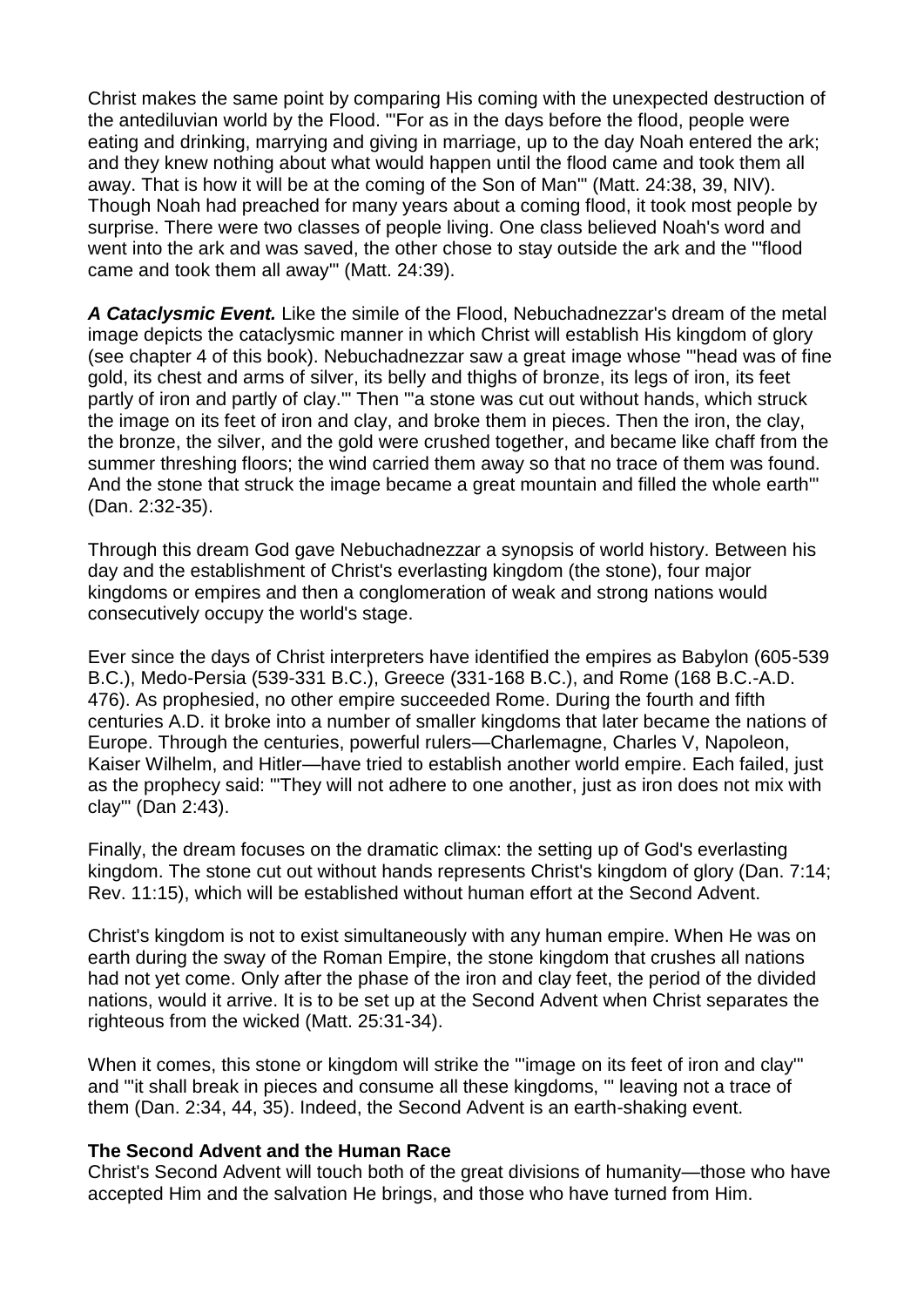**The Gathering of the Elect.** An important aspect of the establishment of Christ's eternal kingdom is the gathering of all the redeemed (Matt. 24:31; 25:32-34; Mark 13:27) to the heavenly home Christ has prepared (John 14:3).

When a head of state visits another country, only a few persons can be part of the welcoming party. But when Christ comes, every believer who has ever lived, regardless of age, gender, education, economic status, or race, will participate in the grand Advent celebration. Two events make possible this universal gathering: the resurrection of the righteous dead and the translation of the living saints.

*1. The resurrection of the dead in Christ.* At the sound of the trumpet announcing Christ's return, the righteous dead will be raised incorruptible and immortal (1 Cor. 15:52, 53). At that moment the "dead in Christ will rise first" (1 Thess. 4:16). In other words, they are raised *before* the living righteous are caught up to be with the Lord.

Resurrected ones reunite with those who sorrowed at their departure. Now they exult, "O death, where is thy sting? O grave, where is thy victory?" (1 Cor. 15:55, KJV). It is not the diseased, aged, mutilated bodies that went down into the grave that come up in the resurrection, but new, immortal, perfect bodies, no longer marked by the sin that caused their decay. The resurrected saints experience the completion of Christ's work of restoration, reflecting the perfect image of God in mind, soul, and body (1 Cor. 15:42-54; see chapter 25 of this book).

*2. The translation of the living believers.* When the righteous dead are resurrected, the righteous who are living on the earth at the Second Coming will be changed. "For this corruptible must put on incorruption, and this mortal must put on immortality" (1 Cor. 15:53).

At Christ's return no group of believers takes precedence over any other believers. Paul reveals that the living and transformed believers "shall be caught up together with them [the resurrected believers] in the clouds to meet the Lord in the air. And thus we shall always be with the Lord" (1 Thess. 4:17; cf. Heb. 11:39, 40). So all the believers will be present at the grand Advent gathering, both the resurrected saints of all ages and those who are alive at Christ's return.

*The Death of the Unbelievers.* To the saved the Second Advent is a time of joy and exhilaration, but to the lost it will be a time of devastating terror. They have resisted Christ's love and His invitations to salvation so long that they have become ensnared in deceptive delusions (see 2 Thess. 2:9-12; Rom. 1:28-32). When they see the One they have rejected coming as King of kings and Lord of lords, they know the hour of their doom has struck. Overwhelmed with terror and despair, they call upon the inanimate creation to shelter them (Rev. 6:16, 17).

At this time God will destroy Babylon, the union of all apostate religions. "'She will be utterly burned with fire'" (Rev. 18:8). The leader of this confederation—the mystery of iniquity, the lawless one—"the Lord will consume with the breath of His mouth and destroy with the brightness of His coming" (2 Thess. 2:8). The powers responsible for enforcing the mark of the beast (see chapter 12) will be cast "into the lake of fire burning with brimstone." And the rest of the wicked will be "killed with the sword which proceeded from the mouth of Him who sat on the horse"—Jesus Christ the Lord (Rev. 19:20, 21).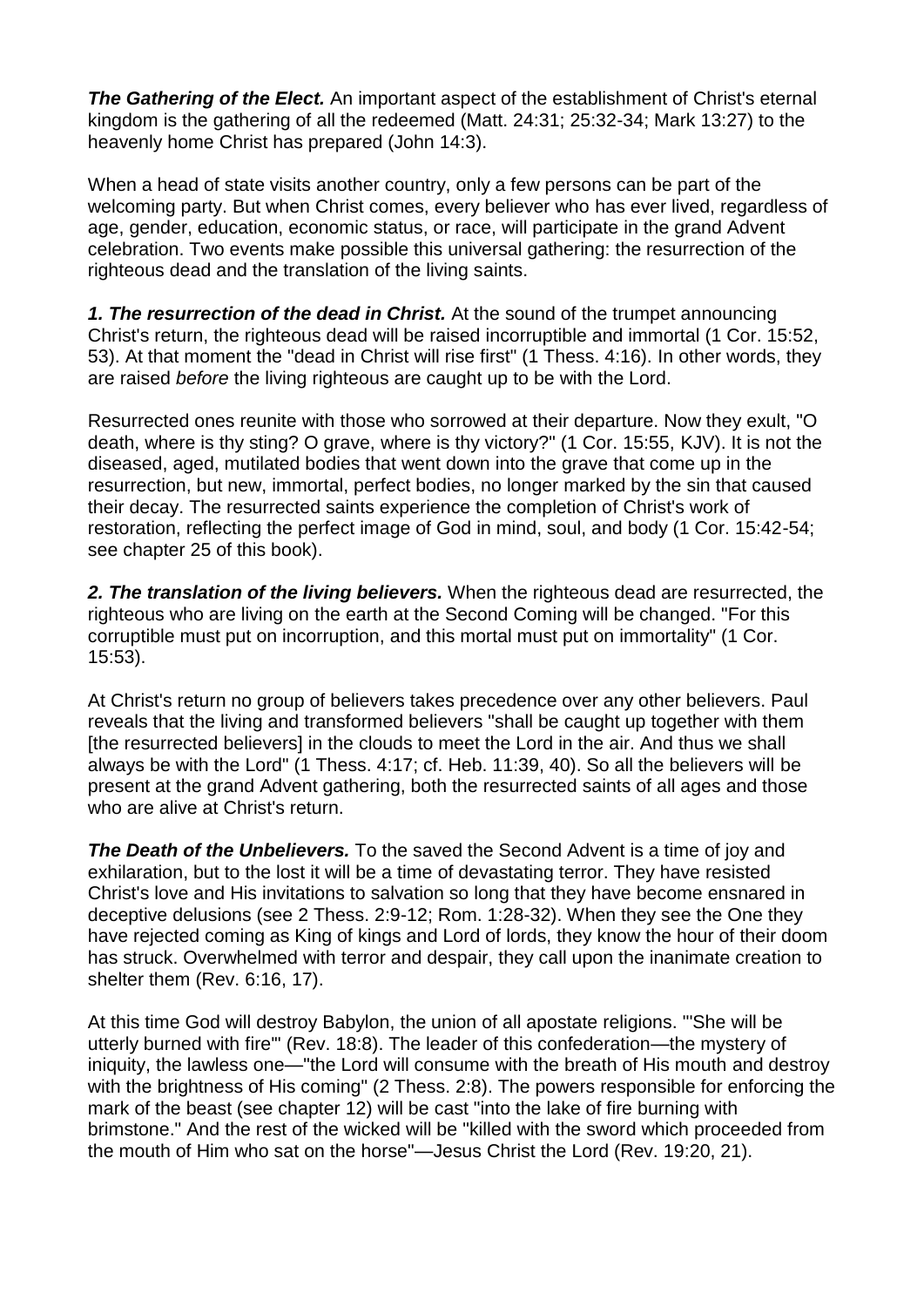## **The Signs of Christ's Soon Return**

The Scriptures not only reveal the manner and object of Christ's coming, they also describe the signs that tell of the nearness of this climactic event. The first signs announcing the Second Advent took place more than 1700 years after Christ's ascension, and others have followed, contributing to the evidence that His return is very near.

*Signs in the Natural World.* Christ predicted that there would "'be signs in the sun, in the moon, and in the stars'" (Luke 21:25), specifying that "'the sun will be darkened, and the moon will not give its light; the stars of heaven will fall, and the powers in heaven will be shaken. Then they will see the Son of Man coming in the clouds with great power and glory'" (Mark 13:24-26). In addition, John saw that a great earthquake would precede the signs in the heavens (Rev. 6:12). All of these signs would mark the end of the 1260 years of persecution (see chapter 12).

*1. The witness of the earth.* In fulfillment of this prophecy "the largest known earthquake," occurred on November 1, 1755. Known as the Lisbon earthquake, its effects were observed in Europe, Africa, and America, covering an area of about 4 million square miles. Its destruction centered on Lisbon, Portugal, where in a matter of minutes it leveled public and residential buildings, causing scores of thousands of deaths.

While the earthquake's physical effects were large, its impact on the thought of the time was just as significant. Many living then recognized it as a prophetic sign of the end and began to give serious consideration to the judgment of God and the last days. The Lisbon earthquake gave an impetus to the study of prophecy.

*2. The witness of the sun and moon.* Twenty-five years later the next sign mentioned in prophecy took place—the darkening of the sun and moon. Christ had pointed out the time of the fulfillment of this sign, noting that it was to follow the great tribulation, the 1260 years of papal persecution spoken of elsewhere in Scripture (Matt. 24:29; see chapter 12 of this book). But Christ said that the tribulation that was to precede these signs would be shortened (Matt. 24:21, 22). Through the influence of the Reformation and the movements that grew out of it, the papal persecution was indeed shortened, so that by the middle of the eighteenth century it had almost wholly ceased.

In fulfillment of this prophecy, on May 19, 1780, an extraordinary darkness descended upon the northeastern part of the North American continent.

Recalling this event, Timothy Dwight, president of Yale University, said, "The 19th of May, 1780, was a remarkable day. Candles were lighted in many houses; the birds were silent and disappeared, and the fowls retired to roost. . . . A very general opinion prevailed, that the Day of Judgment was at hand."

Samuel Williams of Harvard reported that the darkness "approached with the clouds from the southwest 'between the hours of 10:00 and 11:00 A.M., and continued until the middle of the next night,' varying in degree and duration in different localities. In some places 'persons could not see to read common print in the open air.'" In Samuel Tenny's opinion "the darkness of the following evening was probably as gross as ever has been observed since the Almighty fiat gave birth to light. . . . If every luminous body in the universe had been shrouded in impenetrable shades, or struck out of existence, the darkness could not have been more complete."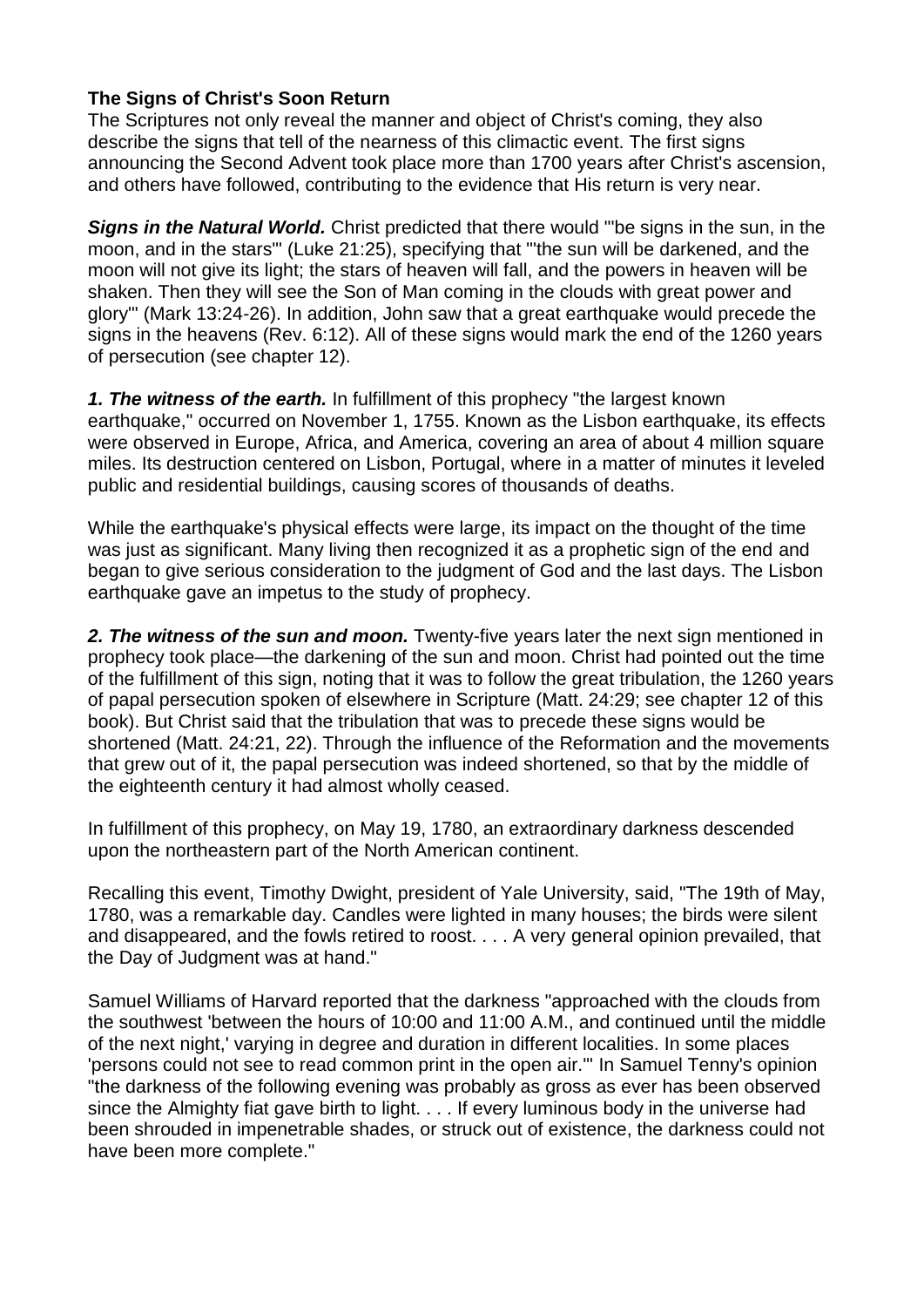At 9:00 that night a full moon rose, but the darkness persisted until after midnight. When the moon became visible, it had the appearance of blood.

John the Revelator had prophesied the extraordinary events of that day. After the earthquake, he wrote, the sun would become "black as sackcloth of hair, and the moon . . . like blood" (Rev. 6:12).

*3. The witness of the stars.* Both Christ and John had also spoken about a falling of the stars that would indicate that Christ's coming was near (Rev. 6:13; cf. Matt. 24:29). The great meteoric shower of November 13, 1833—the most extensive display of falling stars on record—fulfilled this prophecy. It was estimated that a single observer could see an average of 60, 000 meteors per hour. It was seen from Canada to Mexico and from the mid-Atlantic to the Pacific, many Christians recognizing in it the fulfilment of the Bible prophecy.

An eyewitness said that "there was scarcely a space in the firmament which was not filled at every instant with these falling stars, nor on it, could you in general perceive any particular difference, in appearance; still at times they would shower down in groups calling to mind the 'fig tree, casting her untimely figs when shaken by a mighty wind.'"

Christ gave these signs to alert Christians to the nearness of His coming so that they might rejoice in their expectation and be fully prepared for it. "'Now when these things begin to happen, '" He said, "'look up and lift up your heads, because your redemption draws near.'" He added, "'Look at the fig tree, and all the trees. When they are already budding, you see and know for yourselves that summer is now near. So you, likewise, when you see these things happening, know that the kingdom of God is near'" (Luke 21:28-31).

This unique witness of earth, sun, moon, and stars, which came in the precise sequence and at the time Christ had predicted, directed the attention of many toward the prophecies of the Second Advent.

#### **Signs in the Religious World**

Scripture predicts that a number of significant signs in the religious world will mark the time just preceding Christ's return.

*1. A great religious awakening.* The book of Revelation reveals the rise of a great, worldwide religious movement before the Second Advent. In John's vision, an angel heralding Christ's return symbolized this movement: "I saw an angel flying in the midst of heaven having the everlasting gospel to preach to those who dwell on the earth and to every nation, tribe, tongue, and people—saying with a loud voice, 'Fear God and give glory to Him, for the hour of His judgment has come; and worship Him who made heaven and earth, the sea and springs of water'" (Rev. 14:6, 7).

The message itself indicates when it is to be proclaimed. The everlasting gospel has been preached throughout all ages. But this message, emphasizing the judgment aspect of the gospel, could only be proclaimed in the time of the end, for it warns that the "hour of His judgment has come." The book of Daniel informs us that in the time of the end its prophecies would be unsealed (Dan. 12:4). At that time people would understand its mysteries. The unsealing took place as the 1260-year period of papal dominance came to its end with the captivity of the pope in 1798. The combination of the exile of the pope and the signs in the natural world led many Christians to study the prophecies about the events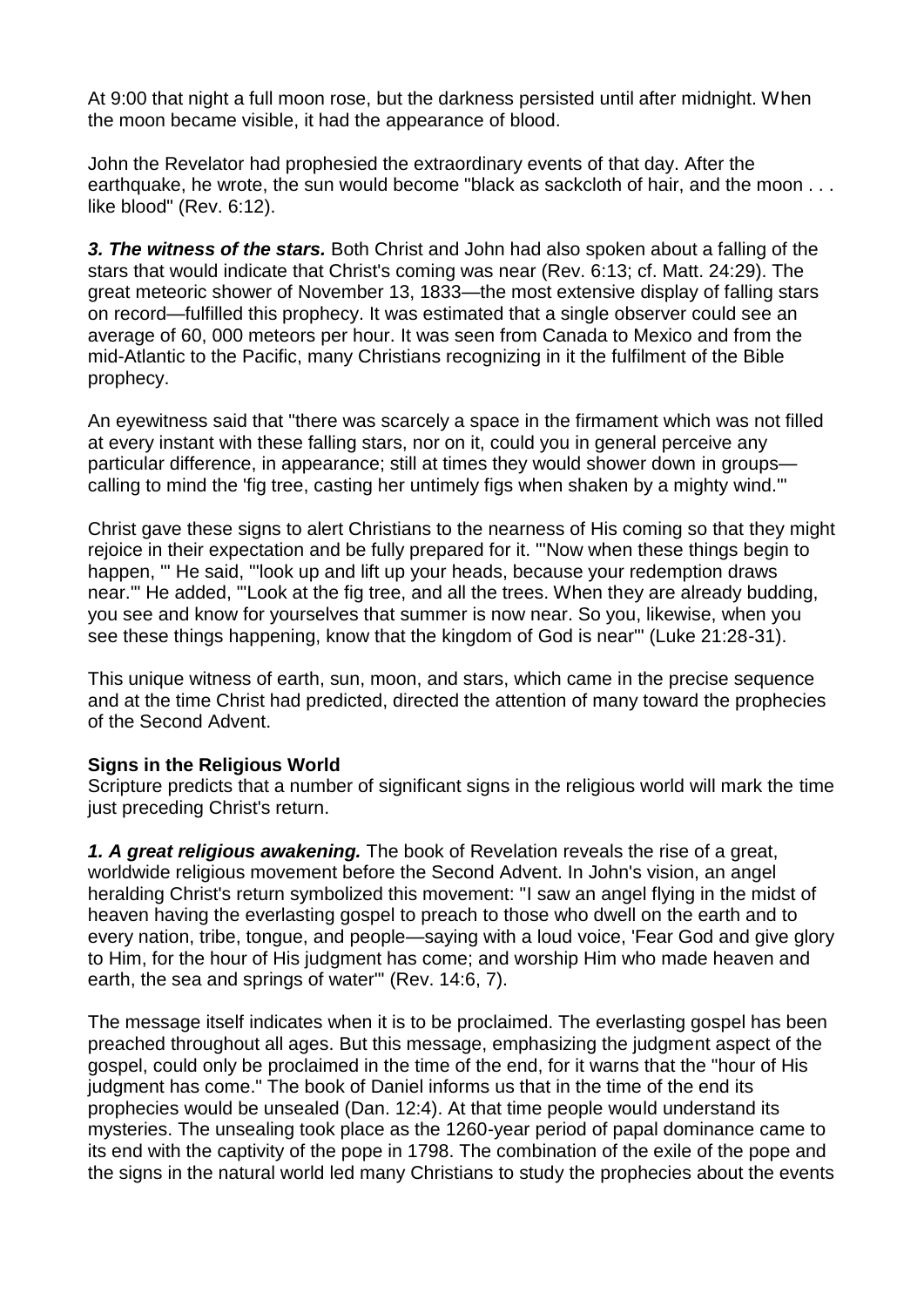leading to the Second Advent, which resulted in a new depth of understanding of these prophecies.

This focus on the Second Advent also brought about a worldwide revival of the Advent hope. As the Reformation sprang up independently in various countries throughout the Christian world, so did the Advent movement. The worldwide nature of this movement is one of the clearest signs that Christ's return is drawing near. As John the Baptist prepared the way for Christ's first advent, so the Advent movement is preparing the way for His second advent—proclaiming the message of Revelation 14;6-12, God's final call to get ready for the glorious return of the Saviour (see chapters 12 and 23 of this book).

*2. Preaching of the Gospel.* God "'has appointed a day on which He will judge the world in righteousness'" (Acts 17:31). In warning us of that day, Christ did not say that it would come when all the world is converted, but that the "'gospel of the kingdom will be preached in all the world as a witness to all the nations, and then the end will come'" (Matt. 24:14). Thus Peter encourages believers to be "looking for and hastening the coming of the day of God" (2 Peter 3:12).

Statistics on the translation and distribution of the Bible in this century reveal the growth of the gospel witness. In 1900, the Bible was available in 537 languages. By 1980, it had been translated, in full or in part, into 1, 811 languages, representing nearly 96 percent of the world population. Similarly, the annual distribution of the Scriptures has risen from 5.4 million Bibles in 1900 to 36.8 million Bibles and nearly half a billion Bible portions by 1980.

In addition, Christianity now has at its disposal an unprecedented variety of resources for use in its mission: service agencies, educational and medical institutions, national and foreign workers, radio and television broadcasting, and impressive financial means. Today, powerful shortwave radio stations can beam the gospel to practically every country around the globe. Used under the guidance of the Holy Spirit, these unparalleled resources make realistic the goal of evangelizing the world in our time.

Seventh-day Adventists, with a membership that represents about 700 languages and 1, 000 dialects, are proclaiming the gospel in 190 countries. Almost 90 percent of these members live outside of North America. Believing that medical and educational work play essential roles in fulfilling the gospel commission, we operate nearly 600 hospitals, nursing homes, clinics and dispensaries, 19 medical launches, 27 health food factories, 86 colleges and universities, 834 secondary schools, 4, 166 elementary schools, 125 Bible correspondence schools, and 33 language institutes. Our 51 publishing houses produce literature in 190 languages and our shortwave radio stations broadcast to approximately 75 percent of the world population. The Holy Spirit has abundantly blessed our mission thrust.

*3. Religious Decline.* The widespread proclamation of the gospel does not necessarily mean a massive growth in genuine Christianity. Instead, the Scriptures predict a decline of true spirituality toward the end of time. Paul said that "in the last days perilous times will come: for men will be lovers of themselves, lovers of money, boasters, proud, blasphemers, disobedient to parents, unthankful, unholy, unloving, unforgiving, slanderers, without self-control, brutal, despisers of good, traitors, headstrong, haughty, lovers of pleasure rather than lovers of God, having a form of godliness but denying its power" (2 Tim. 3:1-5).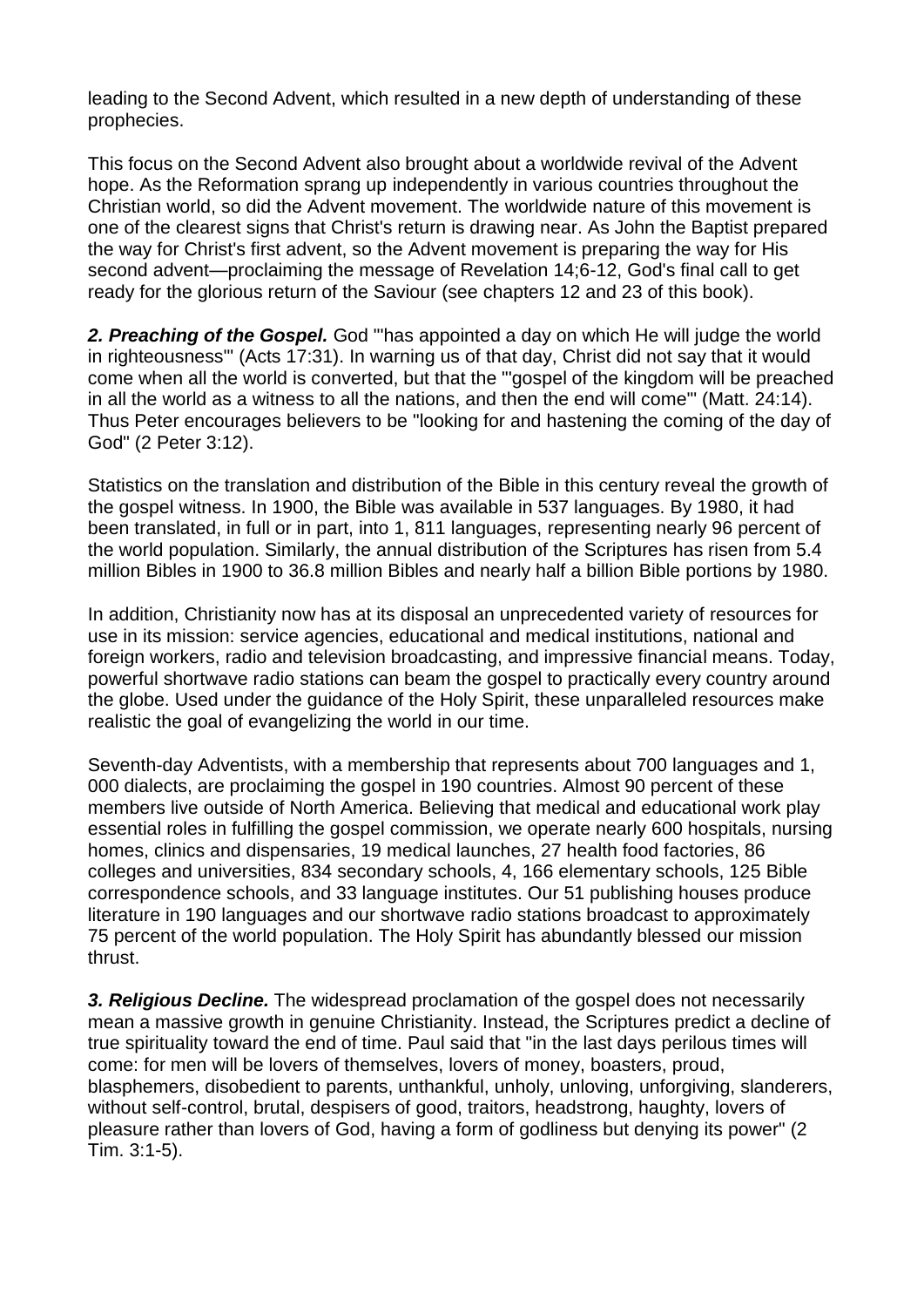So today, love of self, material things, and the world has supplanted the Spirit of Christ in many hearts. People no longer allow God's principles and His laws to direct their lives; lawlessness has taken over. "'And because lawlessness will abound, the love of many will grow cold'" (Matt. 24:12).

*4. A Resurgence of the Papacy.* According to Biblical prophecy, at the end of the 1260 years the papacy would receive "a deadly wound" but it would not die (see chapter 12 of this book). Scripture reveals that this deadly wound would heal. The papacy would experience a great renewal of influence and respect—"all the world marvelled and followed the beast" (Rev. 13:3). Already today many view the pope as the moral leader of the world.

To a large extent, the papacy's rising influence has come as Christians have substituted traditions, human standards, and science for the authority of the Bible. In doing so, they have become vulnerable to "the lawless one," who works "with all power, signs, and lying wonders" (2 Thess. 2:9).

Satan and his instruments will bring about a confederation of evil, symbolized by the unholy trinity of the dragon, the beast, and the false prophet, that will deceive the world (Rev. 16:13, 14; cf. 13:13, 14). Only those whose guide is the Bible and who "keep the commandments of God and the faith of Jesus" (Rev. 14:12) can successfully resist the overwhelming deception this confederation brings.

*5. Decline of Religious Freedom.* The revival of the papacy will affect Christianity dramatically. The religious liberty obtained at great cost, guaranteed by the separation between church and state, will erode and finally be abolished. With the support of powerful civil governments, this apostate power will attempt to force its form of worship on all people. Everyone will have to choose between loyalty to God and His commandments and loyalty to the beast and his image (Rev. 14:6-12).

The pressure to conform will include economic coercion: "No one may buy or sell except one who has the mark or the name of the beast, or the number of his name" (Rev. 13:17). Eventually those who refuse to go along will face a death penalty (Rev. 13:15). During this final time of trouble God will intervene for His people and deliver everyone whose name is written in the book of life (Dan. 12:1; cf. Rev. 3:5; 20:15).

**Increase of Wickedness.** The spiritual decline within Christianity and the revival of the man of lawlessness have led to a growing neglect of God's law in the church and in the lives of believers. Many have come to believe that Christ has abolished the law and that Christians are no longer obliged to observe it. This disregard of God's law has led to an increase in crime and immoral behavior.

*1. Surge in World Crime.* The disrespect for God's law current within much of Christianity has contributed to modern society's contempt for law and order. Throughout the world, crime is skyrocketing out of control. A report filed by correspondents from several world capitals stated: "Just as in the United States, crime is on the rise in almost every country around the world." "From London to Moscow to Johannesburg, crime is fast becoming a major menace that is changing the way in which many people live."

*2. Sexual Revolution.* Disregard for God's law has also broken down the restraints of modesty and purity, resulting in a surge of immorality. Today sex is idolized and marketed through films, television, video, songs, magazines, and advertisements.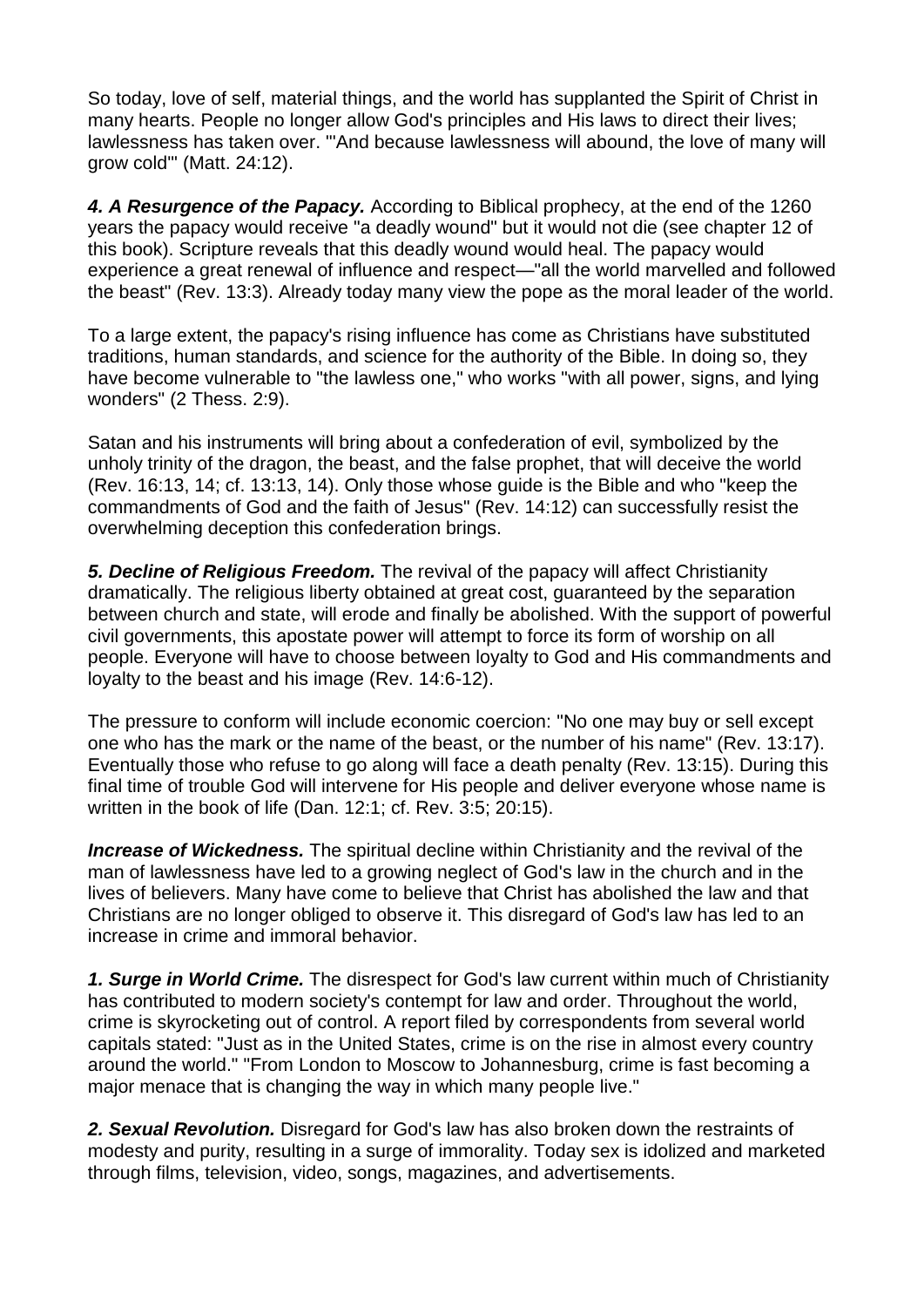The sexual revolution has resulted in the shocking rise of the rate of divorce, aberrations like "open marriage" or mate swapping, the sexual abuse of children, an appalling number of abortions, widespread homosexuality and lesbianism, an epidemic of venereal diseases, and the recently surfaced AIDS (acquired immune deficiency syndrome).

*Wars and Calamities.* Before His return, Jesus said, "'Nation will rise against nation, and kingdom against kingdom. And there will be great earthquakes in various places, and famines and pestilences; and there will be fearful sights and great signs from heaven'" (Luke 21:10, 11; cf. Mark 13:7, 8; Matt. 24:7). As the end draws near and the conflict between the satanic and divine forces intensifies, these calamities will also intensify in severity and frequency, and find an unprecedented fulfilment in our time.

*1. Wars.* Although wars have plagued humanity throughout history, never before have they been so global and so destructive. World War I and II caused more casualties and suffering than all previous wars combined.

Many see the prospect of another worldwide conflict. World War II did not eradicate war. Since it ended, there have been some "140 conflicts fought with conventional weapons, in which up to ten million people have died." The threat of an all-out thermonuclear war hangs over our world like the sword of Damocles.

*2. Natural disasters.* Disasters appear to have increased significantly in recent years. Recent cataclysms of earth and weather, coming one on top of another, have caused some to wonder whether nature has gone berserk—and if the world is experiencing profound changes in climate and structure that will intensify in the future.

*3. Famines.* Famines have occurred many times in the past, but they have not occurred on the scale with which they have in this century. Never before has the world had millions of people suffering from either starvation or malnutrition. The prospects for the future are hardly brighter. The unprecedented extent of starvation clearly signals that Christ's return is imminent.

#### **Be Ready at All Times**

The Bible repeatedly assures us that Jesus will return. But will He come a year from now? Five years? Ten years? Twenty years? No one knows for sure. Jesus Himself declared, "'Of that day and hour no one knows, no, not even the angels of heaven, but My Father only'" (Matt. 24:36).

At the end of His earthly ministry Christ told the parable of the ten virgins to illustrate the experience of the church of the last days. The two classes of virgins represent the two kinds of believers who profess to be waiting for their Lord. They are called virgins because they profess a pure faith. Their lamps represent the Word of God, the oil symbolizes the Holy Spirit.

Superficially, these two groups appear alike; both go out to meet the Bridegroom, both have oil in their lamps, and their behaviour doesn't seem to differ. They have all heard the message of Christ's soon coming and are looking forward to it. But then comes an apparent delay—their faith is to be tested.

Suddenly, at midnight—in the darkest hour of earth's history—they hear the cry, "'"Behold, the bridegroom is coming; go out to meet him!"'" (Matt. 25:6). Now the difference between the two groups becomes apparent: some are not ready to meet the Bridegroom. These